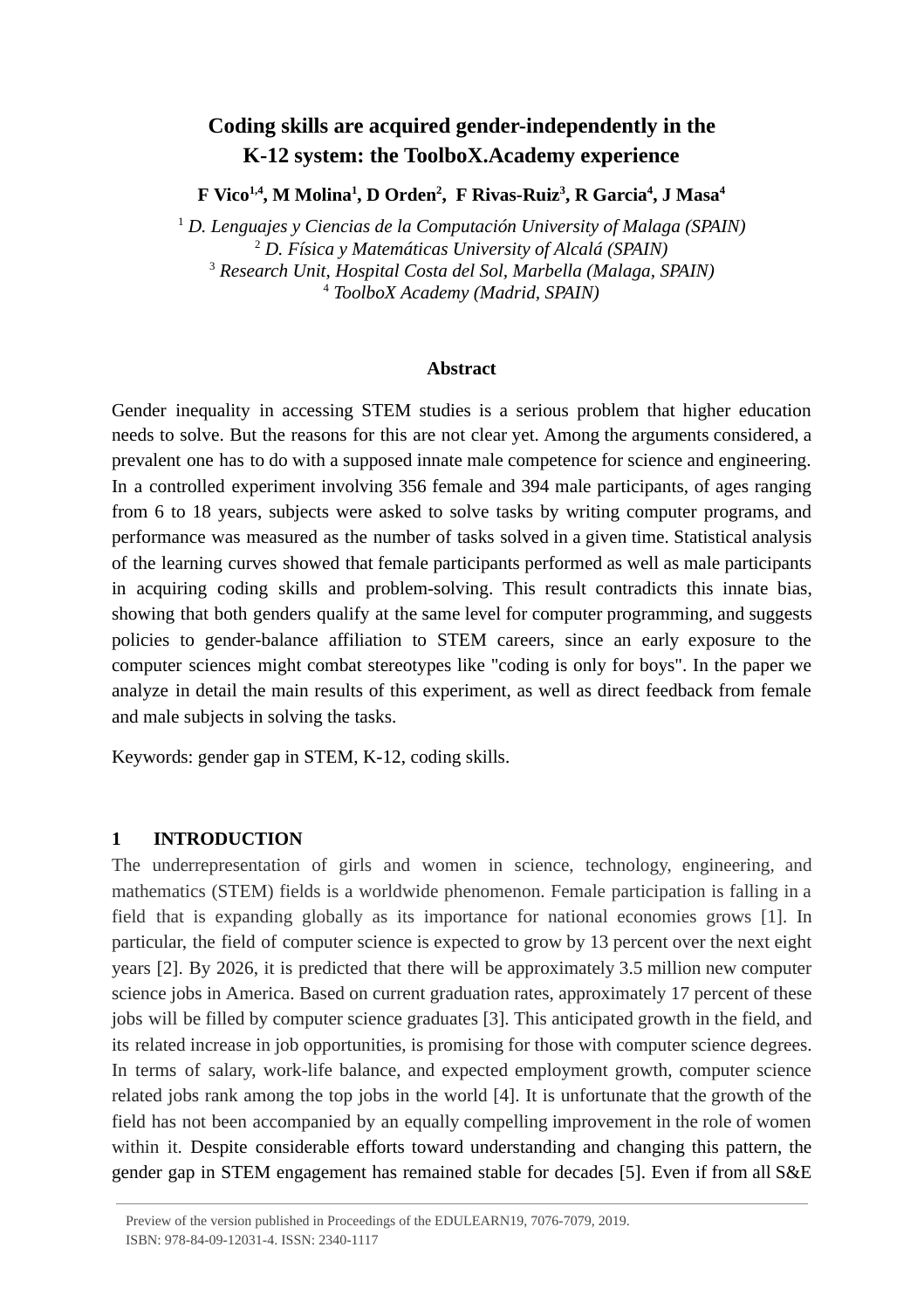(science and engineering) degrees awarded in 2014, women earned 41,98% of bachelor's degrees over the world and 42,3% in Spain [6], the proportion of degrees awarded to women varies across and within broad fields of study. Women's highest degree shares are in Psychology and the Biosciences; the lowest, in Computer Science and Engineering.

Various explanations for the underrepresentation of women in math-intensive fields have been given: (a) sex differences in mathematical and spatial ability; (b) sex discrimination in publishing, funding, and hiring; and (c) occupational/lifestyle preferences and choices that reduce women's participation in math-intensive fields Roli Varma [7], finds bias in early socialization and anxiety toward technology as two main factors responsible for the under-representation of women in CS/CE education. Sylvia Beyer [6], indicates that gender differences in computer self-efficacy, stereotypes, interests, values, interpersonal orientation, and personality exist. Lack of opportunities for early familiarization with computing in the home and the scholastic environment is the factor that mainly differentiates boys' and girls' motivation against studying CS, having a greater impact on girls [8]. In this paper, we study the performance of a group of boys and girls aged 6 to 18 to solve computer programming tasks with ToolboX.Academy.

## **2 METHODOLOGY**

An Ex post facto study was performed in order to assess how much does gender affect the degree of knowledge acquisition in a coding task. The study was done with students from 6 to 18 years-old, from primary and secondary education centers in Andalusia (Spain), in May 2018. A convenience sampling was adopted to assure that any center interested in participating in the experiment would have the chance to join. In order to fulfill the target of comparing performance by gender, the minimal sample size was set to 480 participants (20 subjects per group  $\times$  12 courses  $\times$  2 genders). Some more details of the experiment design are described in [9].

A descriptive research was done, using measures of central tendency for the quantitative variables, and frequency distribution for the qualitative ones. A multivariate analysis of variance was performed from a univariate generalized linear model, considering as fixed factors both gender and the academic course, and taking as the outcome variable the concepts that had been learned (as the number of tasks that each subject solved during the first 30 minutes of the experiment). In order to deal with the target of this study, the marginal means estimated by gender will be described, at 95% confidence intervals. The level of statistical significance was set at  $p<0.05$ .

# **3 RESULTS**

After filtering a number of sessions according to duration, data for 750 subjects was obtained from the 12 educative grades:  $1<sup>st</sup>$  course of primary education to  $2<sup>nd</sup>$  course of the Spanish *Bachillerato* (Table 1), with a minimum of 20 students in the course where less subjects were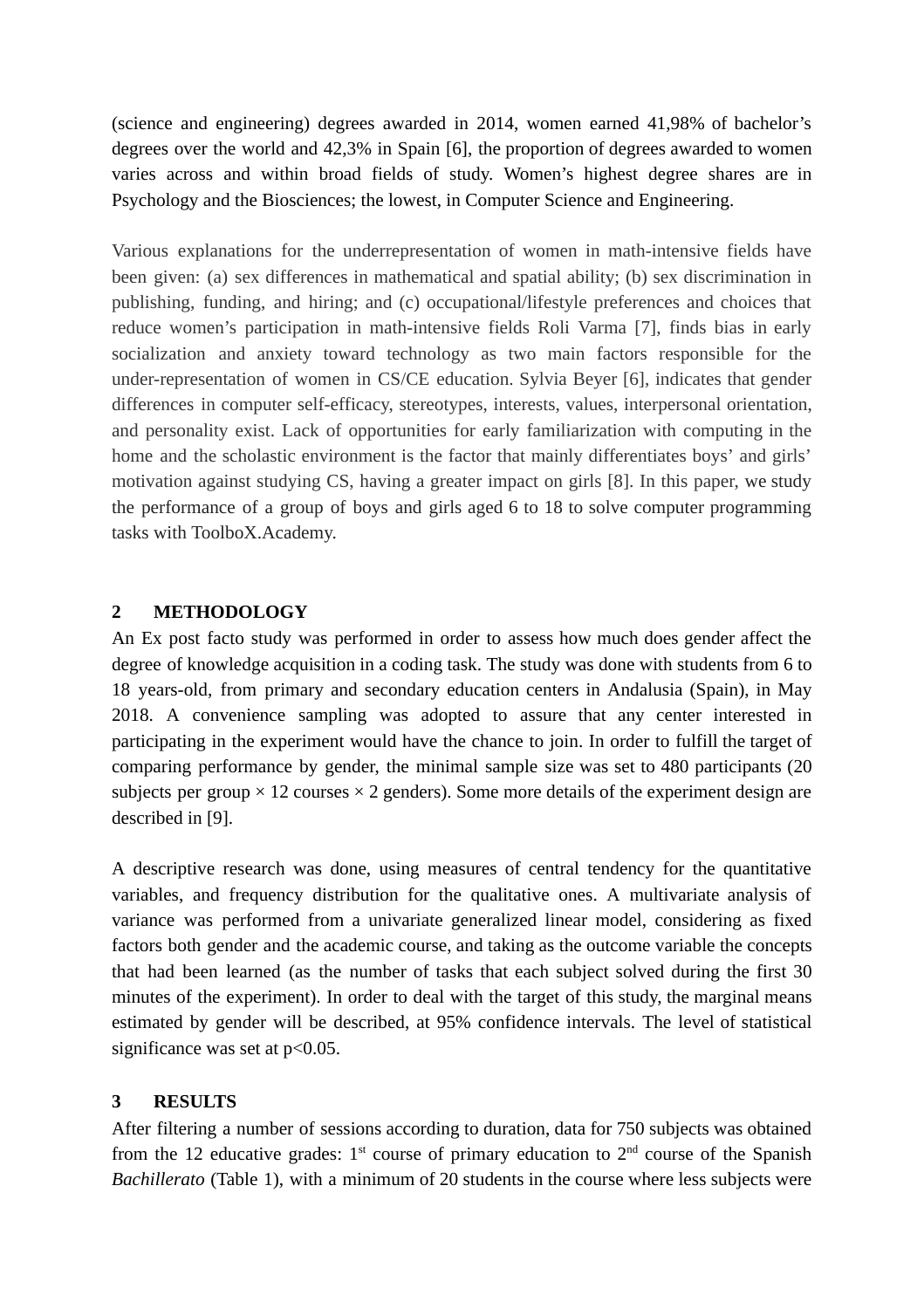recruited (labelled b2), and 112 in the course (labelled s2) with more subjects, and where 52.5% of the sample were male.

The mean number of tasks that were solved during the first 30 minutes of experimentation was 34.7 (CI95%: 33.9-35.4). The course with the lowest mean (p2) scored 19.2 (CI95%: 17.7-20.7), and the course with the highest mean (b1) scored 42.6 (CI95%: 40.9-44.2). When gender was considered, the mean number of tasks solved was 35.4 (CI95%: 34.3-36.5) for male subjects, and 33.9 (CI95%: 32.8-35.0) for female subjects. Fig. 1 depicts the means, along with their respective CI95% values, showing a gender raw difference only in course labelled b1, being the mean in male subjects (45,8; CI95%: 43.8-47.7) slightly higher to female subjects (39; CI95%: 36.9-41.2).

The univariate generalized linear model reveals differences as a function of course ( $p$ <0.001), while no differences were detected by gender (p: 0.368), nor by the interaction of both variables (0.071). The marginal mean estimated for male subjects scored 33 (CI95%: 32.2-33.9), against a 32.5 (CI95%: 31.5-33.4) for female subjects. The model had a coefficient of determination (R2) of 0.546.

| <b>Stage</b>       | Course | n <sup>o</sup> students | %Female |
|--------------------|--------|-------------------------|---------|
| Primary            | p1     | 32                      | 68,8    |
|                    | p2     | 40                      | 52,5    |
|                    | p3     | 43                      | 51,2    |
|                    | p4     | 64                      | 39,1    |
|                    | p5     | 34                      | 47.1    |
|                    | p6     | 107                     | 48,6    |
|                    | s1     | 58                      | 39,7    |
| Secondary          | s2     | 112                     | 44,6    |
|                    | s3     | 97                      | 52,6    |
| <b>High School</b> | s4     | 72                      | 48,6    |
|                    | b1     | 71                      | 47,9    |
|                    | b2     | 20                      | 25,0    |
| <b>Total</b>       |        | 750                     | 47,5    |

Table 1. Distribution of number and gender of students evaluated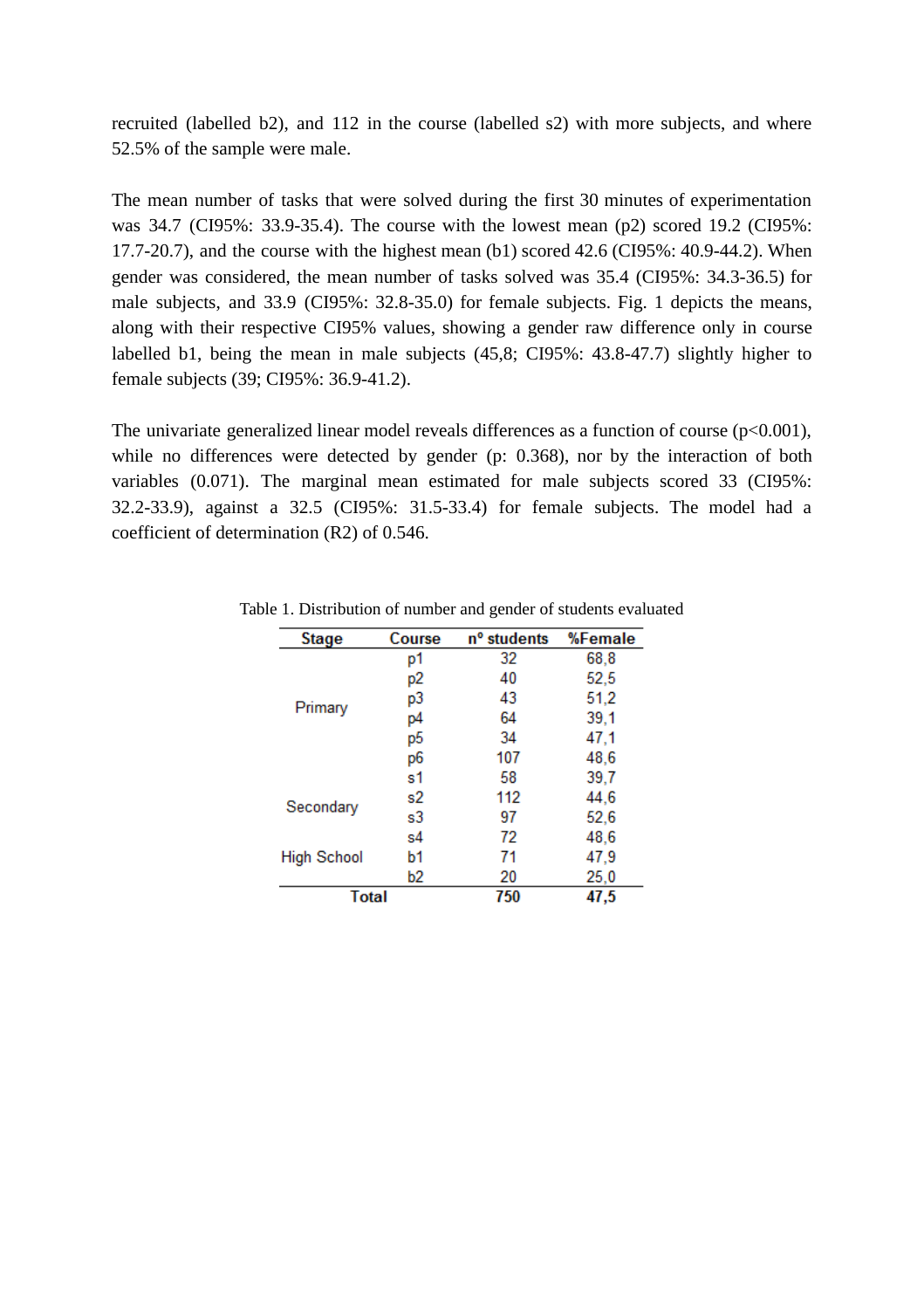

*Figure 1. Average of correctly solved tasks during the first 30 minutes, organized by course and gender (black lines correspond to male subjects, and grey lines to female subjects).*

#### **4 CONCLUSIONS**

In a sample of students, representative of the twelve courses of Primary and Secondary education, it has been shown that the capacity to develop coding skills is independent of gender. Only one course (b1) there was a slight difference in performance while solving tasks in favor of male students.

A limitation in this study is the overall duration of the experiment, which had to be restricted to 30 minutes for technical restrictions (even if it was planned to evaluate performance in computer programming during one Hour of Code). However, this it does not introduce a differential misclassification bias, given that all students were evaluated under the same controlled conditions. On one hand, shortening overall duration for the study favors the comparison in the execution of tasks among courses, since in young students it is expected a higher degree of exhaustion (and consequent abandonment of the experiment) in a complete hour of code. On the other hand, a strength of the study is having obtained an adequate statistical power in different educational centers and levels, and with a standardized